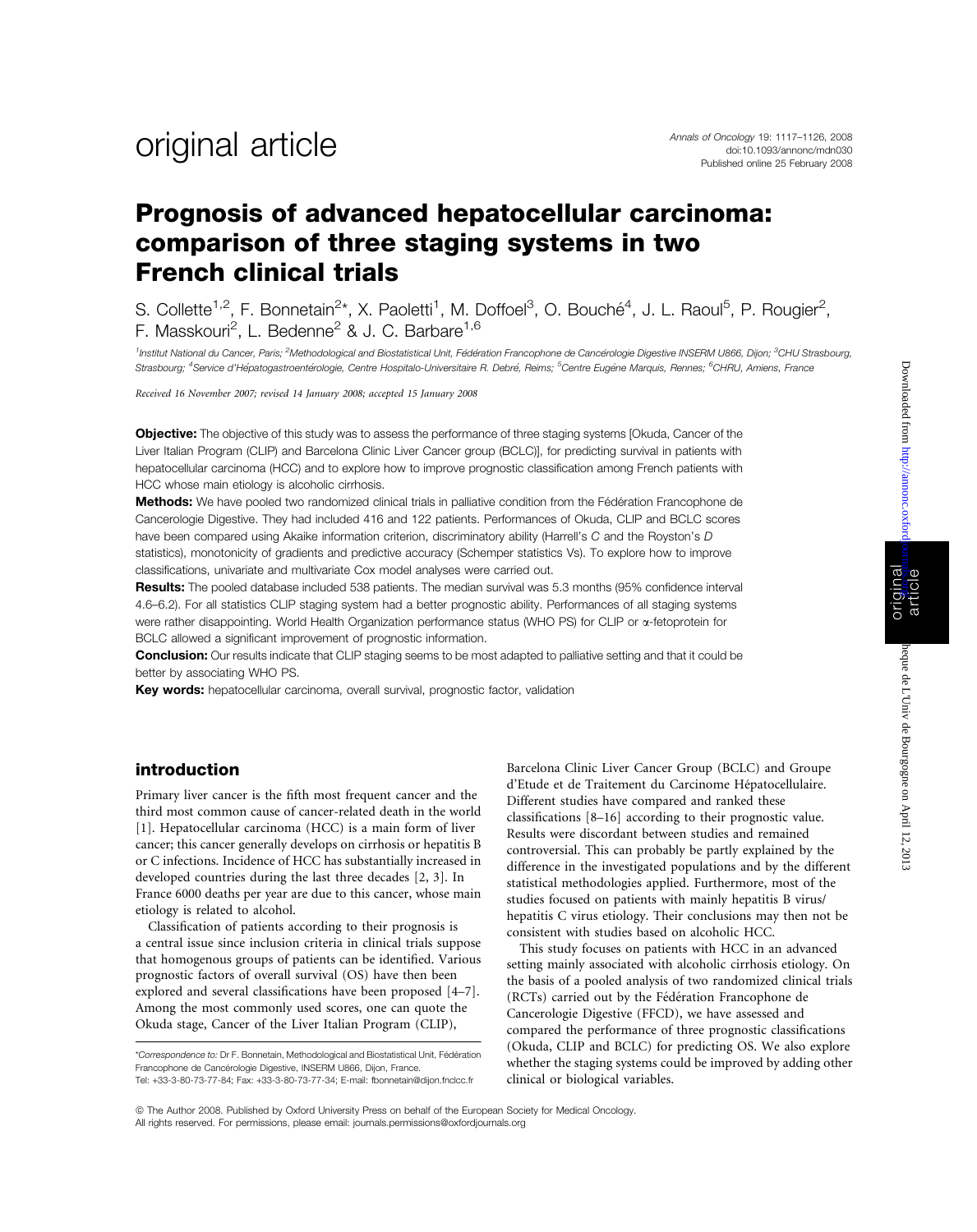## patients and methods

#### patients

We carried out a pooled analysis of two RCTs of patients with HCC in a palliative setting.

The FFCD 9403 trial evaluated survival benefit of adding tamoxifen over best supportive care. In this trial, 420 eligible patients were entered in a randomized study from 78 French institutions [17]. Eligibility criteria were HCC not suitable for surgical resection, liver transplantation, percutaneous ablation or transarterial chemoembolization. Diagnosis of HCC was either cytologically or histologically confirmed or made by the association of an established diagnosis of cirrhosis: demonstration in ultrasonography, and/or computed tomography scan (CT scan), and/or magnetic resonance imaging (MRI) of a space-occupying lesion having an image consistent with the diagnosis of HCC and persistently elevated  $\alpha$ -fetoprotein (AFP) values >500 µg/l. Exclusion criteria were renal failure (serum creatinine level >130 µmol/l), advanced liver disease (Child–Pugh class C), World Health Organization performance status (WHO PS) two or more and prior treatment with tamoxifen.

The FFCD 9402 trial evaluated survival benefit of adding transarterial lipiodol chemoembolization over tamoxifen alone. In this trial, 122 eligible patients from 15 French institutions were randomly assigned. [18]. Eligibility criteria were HCC not suitable for surgical resection, liver transplantation or percutaneous ablation; all patients were cirrhotic (cirrhosis diagnosis was histologically proven or based on clinical and biological parameter). Diagnosis of HCC was based on biopsy or persistently elevated AFP levels (>400 µg/l) with one typical imaging finding (ultrasonography, CT scan or MRI) or normal AFP levels with two concordant imaging findings. Exclusion criteria were advanced liver disease

#### Table 1. Definitions of Okuda, CLIP and BCLC classifications

(Child–Pugh class C), advanced HCC (Okuda stage III), portal vein thrombosis (trunk and primary branches) or arteriovenous shunting, extrahepatic metastases, renal failure (serum creatinine level >120 µmol/l or creatinine clearance <80 ml/min), platelet count <50  $\times$  10<sup>9</sup>/l, prothrombin time <50% and cardiac ejection fraction <35%.

We further selected patients with <60% of missing data studied.

prognostic scores. Table 1 presents definitions of Okuda, CLIP and BCLC prognostic scores.

Furthermore, Child–Pugh score, that is necessary to calculate the CLIP, was generated on the basis of ascite, encephalopathy, total bilirubin, prothrombin time and albumin.

collected variables and reconciliation. The following baseline variables were retained to calculate the prognostic classification and to explore whether the staging systems can be improved: age, sex, date and modality of HCC diagnosis, date of death or of last information on vital status, presence of cirrhosis and its etiology, clinical parameters (weight, edemas of the lower limbs, jaundice, hepatomegaly, hepatalgy, ascite and encephalopathy), serological parameters (total bilirubin; prothrombin time; and creatinine, albumin and AFP serum levels), tumoral characteristics (site of the principal tumor, maximum tumor diameter, number of localization, tumoral extension, portal vein thrombosis and extrahepatic metastases) and the WHO PS.

Biological parameters have been dichotomized according to the literature and age according to the median.

Portal vein thrombosis had been reported with different modalities in the two trials. Reconciliation has been carried out by the physician in charge of the study.

|                            | Scores                                               |                                                   |                                                     |                         |                         |                                                |                       |
|----------------------------|------------------------------------------------------|---------------------------------------------------|-----------------------------------------------------|-------------------------|-------------------------|------------------------------------------------|-----------------------|
| Okuda                      | $\mathbf{0}$                                         | $\mathbf{1}$                                      |                                                     |                         |                         |                                                |                       |
| Ascites                    | Absent                                               | Present                                           |                                                     |                         |                         |                                                |                       |
| Tumor size                 | $\leq 50\%$                                          | $>50\%$                                           |                                                     |                         |                         |                                                |                       |
| Bilirubin (µmol/l)         | $\leq 50$                                            | $>50$                                             |                                                     |                         |                         |                                                |                       |
| Albumin $(g/l)$            | $\leq 30$                                            | $>30$                                             |                                                     |                         |                         |                                                |                       |
| <b>CLIP</b>                | $\overline{0}$                                       |                                                   | $\overline{c}$                                      |                         |                         |                                                |                       |
| Child-Pugh                 | А                                                    | B                                                 | $\mathsf{C}$                                        |                         |                         |                                                |                       |
| Tumor<br>morphology        | Uninodular<br>and extension<br>$\leq 50\%$           | Multinodular<br>and extension<br>$\leq 50\%$      | Massive or<br>extension >50%                        |                         |                         |                                                |                       |
| $AFP$ (ng/dl)              | $\leq 400$                                           | >400                                              |                                                     |                         |                         |                                                |                       |
| Portal vein<br>thrombosis  | No                                                   | Yes                                               |                                                     |                         |                         |                                                |                       |
| <b>BCLC</b>                | A1                                                   | A2                                                | A <sub>3</sub>                                      | A <sub>4</sub>          | B                       | $\mathsf{C}$                                   | D                     |
| <b>PS</b>                  | $\overline{0}$                                       | $\overline{0}$                                    | $\mathbf{0}$                                        | $\mathbf{0}$            | $\overline{0}$          | $1 - 2$                                        | $3 - 4$               |
| Tumor stage                | Single                                               | Single                                            | Single                                              | $3$ tumors $<$ 3 cm     | Multinodular            | Vascular invasion<br>or extrahepatic<br>spread | Any                   |
| Okuda                      | I                                                    | I                                                 | I                                                   | $I-II$                  | $I$ -II                 | $I-II$                                         | $\mathbf{I}$          |
| Liver functional<br>status | No portal<br>hypertension<br>and normal<br>bilirubin | Portal<br>hypertension<br>and normal<br>bilirubin | Portal<br>hypertension<br>and abnormal<br>bilirubin | Child-Pugh<br>class A-B | Child-Pugh<br>class A-B | Child-Pugh<br>class A-B                        | Child-Pugh<br>class C |

Okuda stages:  $I = 0$  points;  $II = 1-2$  points;  $III = 3-4$  points. BCLC (Barcelona Clinic Liver Cancer group) staging classification: stages A and B all criteria should be fulfilled; stage C at least one criteria performance status (PS) 1–2 or vascular invasion or extrahepatic spread; stage D at least one criteria PS 3–4 or Okuda stage III/Child–Pugh class C.

AFP, a-fetoprotein; BCLC, Barcelona Clinic Liver Cancer group; CLIP, Cancer of the Liver Italian Program.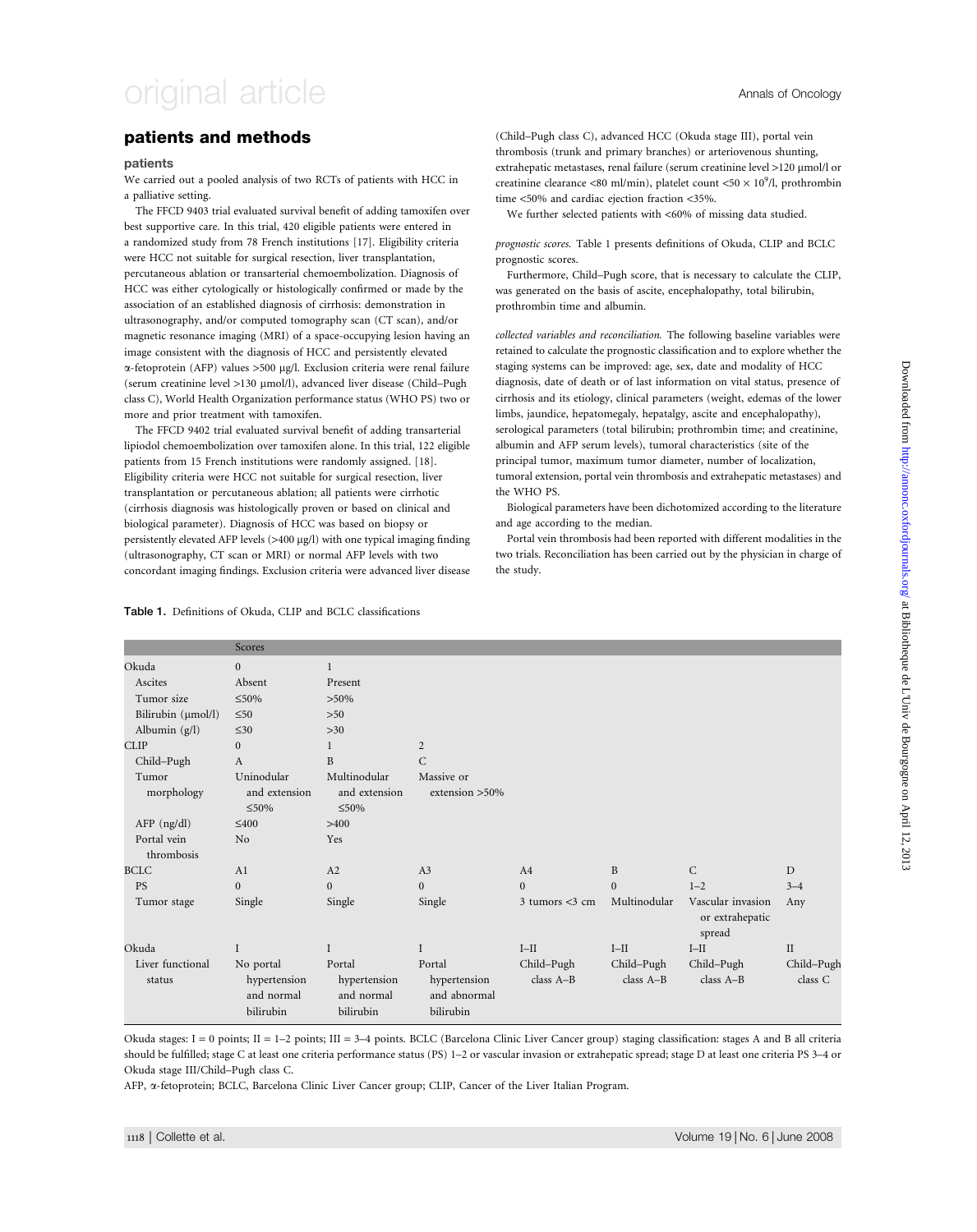Annals of Oncology **Annals of Oncology** original article

'Small HCC' has been defined according to the Milan criteria [19] that is one nodule <50 mm or two to three nodules <30 mm.

#### statistical analysis

All statistical analyses were carried out on the pooled database stratified on trial to take into account trial heterogeneity. Per-trial analyses were then carried out and enabled to check robustness of our results.

Baseline variables were described as mean [standard deviation (SD)] or frequencies and percents. OS was defined as the time interval between date of inclusion and the date of death or the date of the last follow-up. Survival was estimated using the Kaplan–Meier approach and was compared using stratified log-rank test. Median of survival was calculated with its 95% confidence interval (CI). Univariate and multivariate Cox analyses stratified on trial were carried out to estimate hazard ratio (95% CI). Following the guidelines of Altman and Royston to validate prognostic model [20], we have investigated the following.

- Two information criteria: the likelihood ratio (LR,  $\chi^2$ ) and the Akaike information criterion (AIC). LR  $\chi^2$  estimates loss of adjustment by calculating the difference of the deviance between models with and without the score. A smaller AIC value or a higher LR  $\chi^2$  indicates a better model.
- Monocity of gradients has been checked by comparing the median of survival. A group of patients with better prognostic stage should have a higher median as compared with patients with poorest prognostic stage. Significant log-rank was considered as reflecting this monotonicity.
- The discriminatory capacity was tested using two statistical methods: the Harrell's C statistics [21] and the Royston's D statistics [22]. Harrell's C statistics estimates the proportion of correct predictions, i.e. the proportion of patients with a better prognostic stage who have a better survival. Result of the Harrell's C index varied from 0.5 (no discrimination) to 1 (perfect discrimination).

Royston's D statistics [22] estimates separation between independent survival distributions under the proportional hazards assumption. Higher is the D statistic, better is the discriminatory capacity.

The added precision of the prediction and the explained variation were measured by the Schemper statistics Vs [23]. This statistic represents the part of the survival variability explained by the score. The higher the explained variability, the better the prognostic score is.

In order to explore staging systems improvement by other clinical or biological variables, we carried out univariate Cox analyses of all potential baseline predictors including the variables constituting each score. We have tested a multivariate model including all variables with univariate  $P < 0.10$ . The final model only included multivariate significant predictors. These variables were eligible to test an improvement of each scoring system.

Finally, multivariate Cox model analyses were carried out for each score. The best models were built with forward and backward procedures among baseline variables not redundant with the score. In the aim to retain the best prognostic variable to add from the final model, we have compared AIC, LR  $\chi^2$  and the log likelihood.

All data analyses were carried out using SAS 9.1.3 and R 2.3.0. A P value <0.05 was considered significant.

### results

#### patient characteristics

In the 9403 trial, four patients, who had >60% of missing data, have been excluded and in the 9402 trial, one patient, who had

a WHO PS of four, has been excluded. Finally, 122 patients in the 9402 trial and 416 patients in the 9403 trial have been retained and pooled  $(N = 538)$ .

Baseline patient characteristics are described in Table 2. Mean age was 66 years ( $SD = 8.3$  years, minimum = 35 years and maximum  $= 87$  years) and males were in majority (four men for one woman). All patients of the 9402 trial were cirrhotic (inclusion criteria) and 90.4% of patients of the 9403 trial were cirrhotic. Among them  $(n = 498)$ , 83.1% of patients had alcoholic cirrhosis and 19.9% of patients had hepatitis B or C etiology. In the 9402 trial, WHO PS of zero was more frequent than that in the 9403 trial (39% versus 18%,  $P < 0.0001$ ). Finally, patients of the 9402 trial had a better clinical, biological and tumoral status (Table 2). Due to inclusion criteria, majority of patients were Child–Pugh class A or B, Okuda I and II, CLIP 1–3 and BCLC B or C.

### overall survival

At the time the databases were frozen, 502 (93%) patients had died and only 36 patients (7%) were alive. The median survival was 5.3 months (95% CI 4.6–6.2) and 1-, 2- and 3-year OS rates were, respectively, 27.8%, 11.8% and 5.0%.

OS differed significantly according to trials (log-rank test:  $P \leq$ 0.0001) requiring to stratify analyses on the trial. Median survival was longer in the 9402 trial: 11.6 months (8.1–15.8) versus 4.4 months (3.8–5.0).

### performance of prognostic scores

monotonicity of gradients. Whatever scoring system, monotonicity was respected: the higher the score, the longer the OS (Table 3, Figure 1).

According to Okuda stages I, II and III, medians were, respectively, 11.1 months (8.4–12.4), 4.1 months (3.5–5.0) and 1.5 months (0.9–1.8).

According to CLIP, median CIs overlapped between CLIP 0 and 1/CLIP 2 and 3/CLIP 4 and 5–6 (Table 3, Figure 1). Due to overlap, CLIP scores were regrouped into three classes. Medians were then, respectively, 14.7 months (11.8–17.7) for CLIP 0–1, 4.6 months (4.1–5.4) for CLIP 1–2 and 1.9 months (1.5–2.4) for CLIP 4 to 5–6.

Regarding BCLC scores, median CIs of BCLC A and BCLC B overlapped slightly. Median OS was 20.0 months (13.7–40.4), 12.4 months (9.3–17.5), 5.0 months (4.3–5.7) and 1.9 months (1.5–2.4) for BCLC A, B, C and D, respectively.

added information. According to information criteria, CLIP had the lowest AIC and the highest LR  $\chi^2$  (Table 3). CLIP in three or six classes seemed to be more informative to explain survival than Okuda and BCLC.

discriminatory capacity. Harrell's C statistics varied from 0.66 for CLIP score to 0.61 for BCLC score (Table 3). So the proportion of correct predictions according to prognostic stage was better for CLIP score. However, whatever score, these C statistics were close to 0.5, highlighting limited discriminatory properties.

Royston's D statistics varied from 1.01 for CLIP (three classes) and Okuda to 0.79 for BCLC score (Table 3).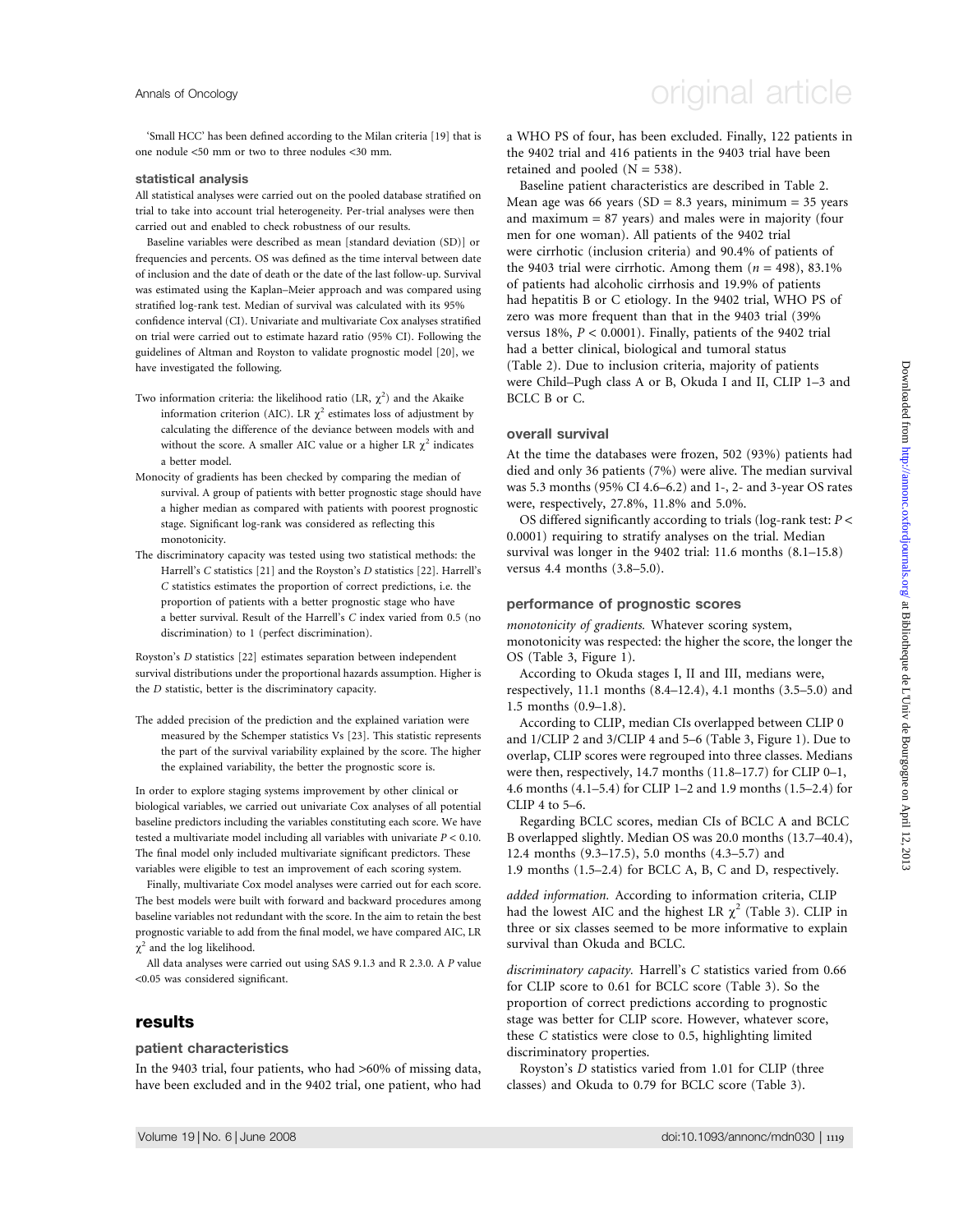Table 2. Baseline characteristics of patients with HCC according to the clinical trial,  $N = 538$ 

|                     | Trial            |        |                  | Total |                  | P value |          |
|---------------------|------------------|--------|------------------|-------|------------------|---------|----------|
|                     | 9402             |        | 9403             |       |                  |         |          |
|                     | $\boldsymbol{n}$ | $\%$   | $\boldsymbol{n}$ | $\%$  | $\boldsymbol{n}$ | $\%$    |          |
| Gender              |                  |        |                  |       |                  |         |          |
| Male                | 106              | 86.89  | 372              | 89.42 | 478              | 88.85   | 0.434    |
| Female              | 16               | 13.11  | 44               | 10.58 | 60               | 11.15   |          |
| Age (years)         |                  |        |                  |       |                  |         |          |
| < 65                | 57               | 46.72  | 144              | 34.62 | 201              | 37.36   | 0.015    |
| $\geq 65$           | 65               | 53.28  | 272              | 65.38 | 337              | 62.64   |          |
| Cirrhosis           |                  |        |                  |       |                  |         |          |
| Absent              | $\boldsymbol{0}$ | 0.00   | 40               | 9.62  | 40               | 7.43    | 0.000    |
| Present             | 122              | 100.00 | 376              | 90.38 | 498              | 92.57   |          |
| Alcoholic cirrhosis | 29               | 23.77  | 95               | 22.84 | 124              | 23.05   |          |
|                     | 93               | 76.23  | 321              | 77.16 | 414              | 76.95   |          |
| Jaundice            |                  |        |                  |       |                  |         |          |
| N <sub>o</sub>      | 112              | 91.80  | 333              | 80.05 | 445              | 82.71   | 0.003    |
| Yes                 | 10               | 8.20   | 83               | 19.95 | 93               | 17.29   |          |
| Hepatomegalia       |                  |        |                  |       |                  |         |          |
| N <sub>o</sub>      | 43               | 35.25  | 94               | 22.60 | 137              | 25.46   | 0.005    |
| Yes                 | 79               | 64.75  | 322              | 77.40 | 401              | 74.54   |          |
| Hepatalgia          |                  |        |                  |       |                  |         |          |
| N <sub>o</sub>      | 100              | 81.97  | 307              | 73.80 | 407              | 75.65   | 0.065    |
| Yes                 | 22               | 18.03  | 109              | 26.20 | 131              | 24.35   |          |
| Involved liver      |                  |        |                  |       |                  |         |          |
| volume              |                  |        |                  |       |                  |         |          |
| $\leq 50\%$         | 107              | 87.70  | 287              | 68.99 | 394              | 73.23   | < 0.0001 |
| $>50\%$             | 15               | 12.30  | 129              | 31.01 | 144              | 26.77   |          |
| Extrahepatic        |                  |        |                  |       |                  |         |          |
| metastases          |                  |        |                  |       |                  |         |          |
| N <sub>o</sub>      | 122              | 100.00 | 346              | 83.17 | 468              | 86.99   | < 0.0001 |
| Yes                 | $\overline{0}$   | 0.00   | 70               | 16.83 | 70               | 13.01   |          |
| Portal vein         |                  |        |                  |       |                  |         |          |
| thrombosis          |                  |        |                  |       |                  |         |          |
| N <sub>o</sub>      | 90               | 73.77  | 251              | 60.34 | 341              | 63.38   | 0.007    |
| Yes                 | 32               | 26.23  | 165              | 39.66 | 197              | 36.62   |          |
| α-Fetoprotein       |                  |        |                  |       |                  |         |          |
| serum level (µg/l)  |                  |        |                  |       |                  |         |          |
| $200$               | 76               | 62.30  | 197              | 47.36 | 273              | 50.74   | 0.004    |
| $\geq$ 200          | 46               | 37.70  | 219              | 52.64 | 265              | 49.26   |          |
| Total bilirubin     |                  |        |                  |       |                  |         |          |
| $(\mu mol/l)$       |                  |        |                  |       |                  |         |          |
| <20                 | 61               | 50.00  | 181              | 43.51 | 242              | 44.98   | 0.205    |
| $\geq$ 20           | 61               | 50.00  | 235              | 56.49 | 296              | 55.02   |          |
| Prothrombin         |                  |        |                  |       |                  |         |          |
| time $(% )$         |                  |        |                  |       |                  |         |          |
| < 80                | 61               | 50.00  | 236              | 56.73 | 297              | 55.20   | 0.189    |
| $\geq 80$           | 61               | 50.00  | 180              | 43.27 | 241              | 44.80   |          |
| Albumin (g/l)       |                  |        |                  |       |                  |         |          |
| $<$ 35              | 41               | 33.61  | 237              | 56.97 | 278              | 51.67   | < 0.0001 |
| $\geq 35$           | 81               | 66.39  | 179              | 43.03 | 260              | 48.33   |          |
| Creatinine          |                  |        |                  |       |                  |         |          |
| $(\mu mol/l)$       |                  |        |                  |       |                  |         |          |
| < 80                | 63               | 51.64  | 205              | 49.28 | 268              | 49.81   | 0.647    |
| $\geq 80$           | 59               | 48.36  | 211              | 50.72 | 270              | 50.19   |          |
| Small HCC           |                  |        |                  |       |                  |         |          |
| No                  | 98               | 80.33  | 375              | 90.14 | 473              | 87.92   | 0.003    |
| Yes                 | 24               | 19.67  | 41               | 9.86  | 65               | 12.08   |          |

#### Table 2. (Continued)

|                            | Trial            |       |                  | Total |                  | $P$ value |          |
|----------------------------|------------------|-------|------------------|-------|------------------|-----------|----------|
|                            | 9402             |       | 9403             |       |                  |           |          |
|                            | $\boldsymbol{n}$ | $\%$  | $\boldsymbol{n}$ | $\%$  | $\boldsymbol{n}$ | $\%$      |          |
| WHO PS                     |                  |       |                  |       |                  |           |          |
| $\overline{0}$             | 47               | 38.52 | 76               | 18.27 | 123              | 22.86     | < 0.0001 |
| $\mathbf{1}$               | 67               | 54.92 | 209              | 50.24 | 276              | 51.30     |          |
| $\overline{2}$             | 8                | 6.56  | 131              | 31.49 | 139              | 25.84     |          |
| Child-Pugh                 |                  |       |                  |       |                  |           |          |
| Class A                    | 87               | 71.31 | 217              | 52.16 | 304              | 56.51     | 0.000    |
| Class B                    | 35               | 28.69 | 182              | 43.75 | 217              | 40.33     |          |
| Class C                    | $\overline{0}$   | 0.00  | 17               | 4.09  | 17               | 3.16      |          |
| Okuda stage                |                  |       |                  |       |                  |           |          |
| I                          | 83               | 68.03 | 138              | 33.17 | 221              | 41.08     | < 0.0001 |
| $\mathbf{I}$               | 38               | 31.15 | 241              | 57.93 | 279              | 51.86     |          |
| III                        | $\mathbf{1}$     | 0.82  | 37               | 8.89  | 38               | 7.06      |          |
| CLIP score                 |                  |       |                  |       |                  |           |          |
| $\overline{0}$             | 14               | 11.48 | 18               | 4.33  | 32               | 5.95      | < 0.0001 |
| $\mathbf{1}$               | 41               | 33.61 | 84               | 20.19 | 125              | 23.23     |          |
| $\overline{2}$             | 40               | 32.79 | 115              | 27.64 | 155              | 28.81     |          |
| 3                          | 19               | 15.57 | 113              | 27.16 | 132              | 24.54     |          |
| $\overline{4}$             | 8                | 6.56  | 64               | 15.38 | 72               | 13.38     |          |
| $5 - 6$                    | $\overline{0}$   | 0.00  | 22               | 5.29  | 22               | 4.09      |          |
| <b>BCLC</b> classification |                  |       |                  |       |                  |           |          |
| A                          | 9                | 7.38  | 5                | 1.20  | 14               | 2.60      | < 0.0001 |
| B                          | 28               | 22.95 | 40               | 9.61  | 68               | 12.64     |          |
| C                          | 84               | 68.85 | 327              | 78.61 | 411              | 76.39     |          |
| D                          | $\mathbf{1}$     | 0.82  | 44               | 10.58 | 45               | 8.36      |          |

BCLC, Barcelona Clinic Liver Cancer group; CLIP, Cancer of the Liver Italian Program; HCC, hepatocellular carcinoma; WHO PS, World Health Organization performance status.

precision of the prediction and the explained variation. According to the survival variability explained by the score, Schemper statistics Vs varied from 13.91 for CLIP (six classes) to 8.73 for BCLC (Table 3). These results highlight higher explained variability by CLIP.

#### improvement of prognostic scores

Univariate Cox analyses stratified on trial showed that the following variables were significantly associated with lower OS (Table 4): age  $\geq 65$  years, alcoholic cirrhosis, jaundice, hepatomegaly, hepatalgia, ascites, involved liver volume  $>50\%$ , portal vein thrombosis, AFP serum level  $\geq 200 \text{ µg/s}$ l, total bilirubin and WHO PS greater than zero. Likewise, albumin, prothrombin time and small HCC improved survival.

Multivariate analysis among all these variables retained the following independent and significant baseline predictors: alcoholic cirrhosis, jaundice, hepatomegaly, hepatalgia, ascites, involved liver volume >50%, portal vein thrombosis, AFP level, albumin level, small HCC and WHO PS greater than zero.

Then the three investigated scores could be improved with the following variables (Table 5).

For CLIP: alcoholic cirrhosis, jaundice, hepatalgy and WHO PS.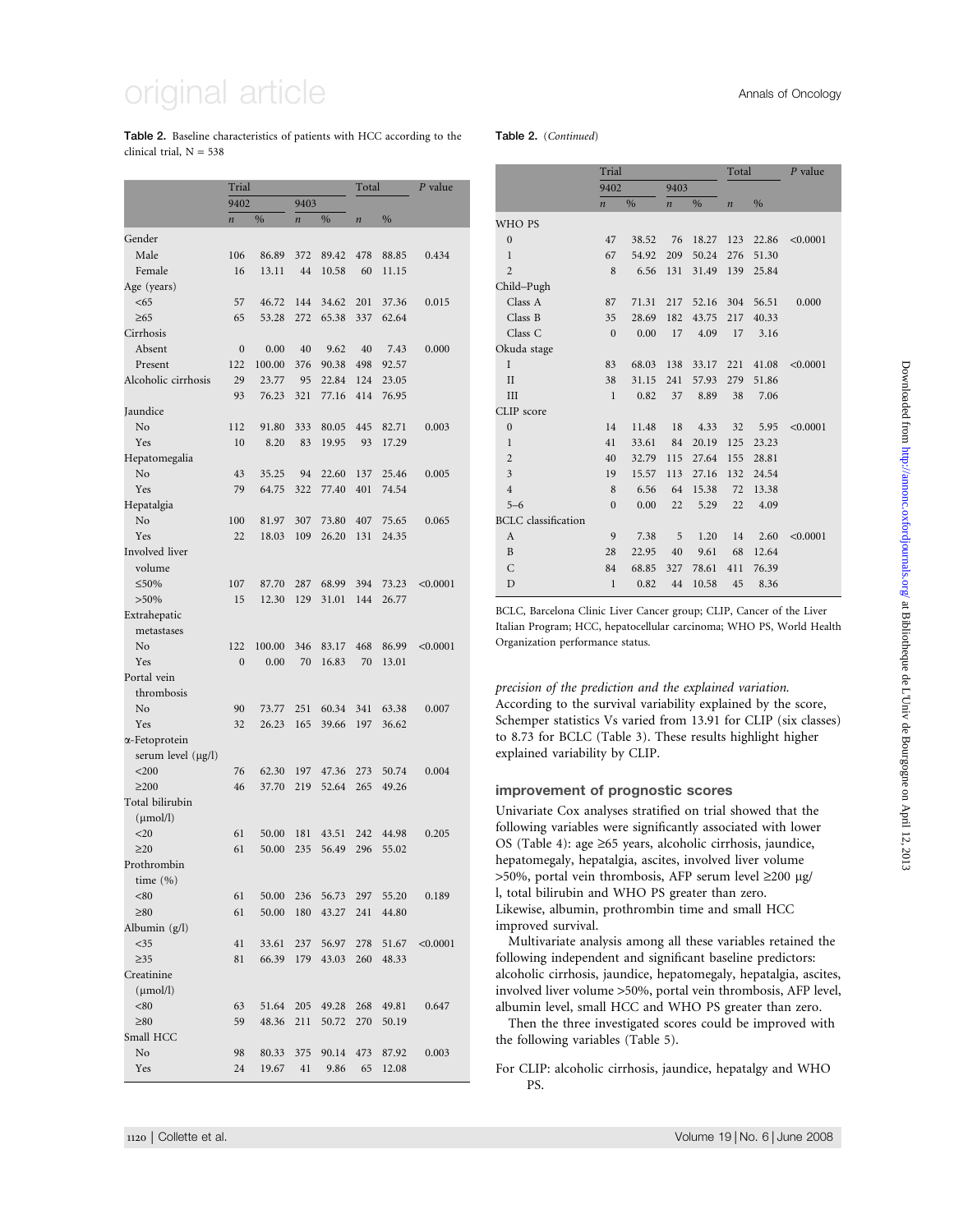# Annals of Oncology **Annals of Oncology original article**

#### Monocity of gradient  $\blacksquare$  Added information Discriminatory capacity  $\blacksquare$  % Explained variation Overall survival n Median 95% CI Log-rank P value AIC LR  $\chi^2$  P value Royston's  $D(SE)$ Harrell's C Schemper Okuda stage 4780 94.89 <0.0001 1.01 (0.11) 0.64 11.67 I 221 11.10 8.37–12.37 II 279 4.10 3.47–4.97 III 38 1.47 0.93–1.80 Okuda<sup>a</sup> 170.98 <0.0001 4786 86.44 <0.0001 CLIP score 4759 121.61 <0.0001 0.81 (0.08) 0.66 13.91 0 32 21.00 15.73–26.17 1 125 12.37 9.60–16.70 2 155 4.35 3.87–5.73 3 132 4.73 3.67–5.93 4 72 2.13 1.37–2.57 5–6 22 1.73 1.10–2.50 CLIP score 0–1 157 14.67 11.83–17.70 4756 119.00 <0.0001 1.01 (0.09) 0.65 13.71 2–3 287 4.57 4.10–5.37 4–6 94 1.93 1.50–2.40  $CLIP<sup>a</sup>$   $158.07$   $< 0.0001$   $4775$   $97.38$   $< 0.0001$ BCLC classification **4810** 66.74 <0.0001 0.79 (0.11) 0.61 8.73 A 14 20.05 13.77-40.43 B 68 12.37 9.30–17.53 C 411 4.97 4.33–5.73 D 45 1.57 1.07-1.90  $BCLC<sup>a</sup>$  113.84 <0.0001 4818 55.24 <0.0001

#### Table 3. Overall survival and statistical performance according to Okuda, CLIP and BCLC (trial stratification)

<sup>a</sup>Score was treated as ordinary instead of dummy.

AIC, Akaike information criterion; BCLC, Barcelona Clinic Liver Cancer group; CI, confidence interval; CLIP, Cancer of the Liver Italian Program; LR, likelihood ratio; SE, standard error.



Figure 1. Overall survival (Kaplan–Meier estimate) according to Okuda, BCLC and Cancer of the Liver Italian Program (six and three stages),  $N = 538$ .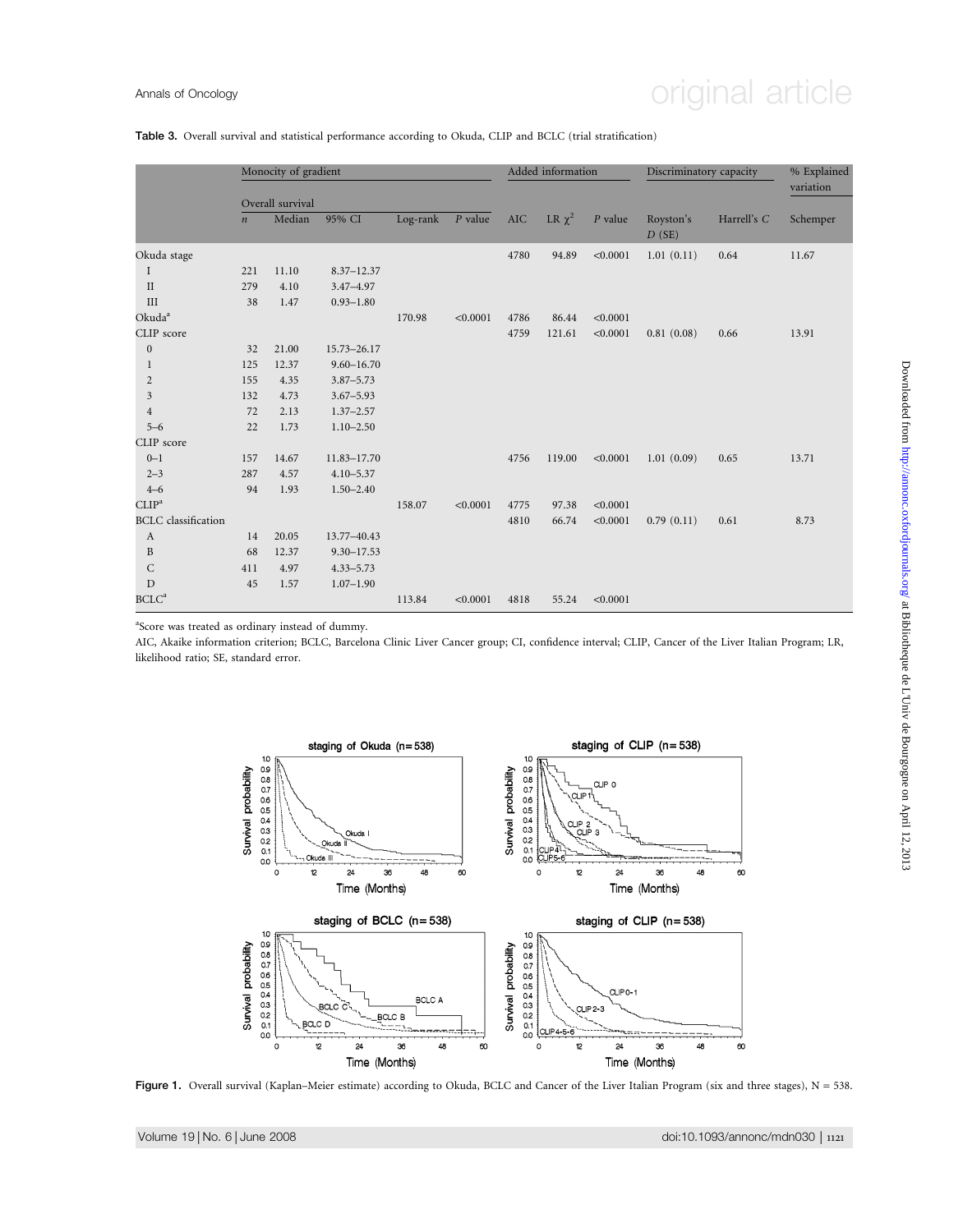#### Table 4. Univariate and multivariate baseline prognostic factor analysis (Cox model)

|                                 |                  | Univariate Cox model |               |           | $(N = 538)$ | Multivariate Cox model |           | Final multivariate Cox model<br>$(N = 538)$ |               |           |
|---------------------------------|------------------|----------------------|---------------|-----------|-------------|------------------------|-----------|---------------------------------------------|---------------|-----------|
|                                 | $\boldsymbol{n}$ | <b>HR</b>            | 95% CI        | $P$ value | HR          | 95% CI                 | $P$ value | HR                                          | 95% CI        | $P$ value |
|                                 |                  |                      |               |           |             |                        |           |                                             |               |           |
| Gender                          |                  |                      |               |           |             |                        |           |                                             |               |           |
| Male                            | 478              | Ref                  |               |           |             |                        |           |                                             |               |           |
| Female                          | 60               | 0.90                 | $0.68 - 1.19$ | 0.4596    |             |                        |           |                                             |               |           |
| Weight (kg)                     |                  |                      |               |           |             |                        |           |                                             |               |           |
| <65 (F) and <75 (M)             | 270              | Ref                  |               |           |             |                        |           |                                             |               |           |
| $\geq$ 65 (F) and $\geq$ 75 (M) | 268              | 0.94                 | $0.79 - 1.12$ | 0.5026    |             |                        |           |                                             |               |           |
| Age (years)                     |                  |                      |               |           |             |                        |           |                                             |               |           |
| $< 65$                          | 201              | Ref                  |               |           |             |                        |           |                                             |               |           |
| $\geq 65$                       | 337              | 0.85                 | $0.70 - 1.02$ | 0.0718    | 1.00        | $0.82 - 1.21$          | 0.9659    |                                             |               |           |
| Cirrhosis                       |                  |                      |               |           |             |                        |           |                                             |               |           |
| No                              | 40               | Ref                  |               |           |             |                        |           |                                             |               |           |
| Yes                             | 498              | 1.29                 | $0.93 - 1.81$ | 0.1331    |             |                        |           |                                             |               |           |
| Alcoholic cirrhosis             |                  |                      |               |           |             |                        |           |                                             |               |           |
| No                              | 124              | Ref                  |               |           |             |                        |           |                                             |               |           |
| Yes                             | 414              | 1.30                 | $1.05 - 1.61$ | 0.0160    | 1.25        | $1.00 - 1.57$          | 0.0481    | 1.26                                        | $1.01 - 1.57$ | 0.0381    |
| HBV or HCV cirrhosis            |                  |                      |               |           |             |                        |           |                                             |               |           |
| No                              | 439              | Ref                  |               |           |             |                        |           |                                             |               |           |
| Yes                             | 99               | 0.89                 | $0.70 - 1.11$ | 0.2979    |             |                        |           |                                             |               |           |
| Jaundice                        |                  |                      |               |           |             |                        |           |                                             |               |           |
| No                              | 445              | Ref                  |               |           |             |                        |           |                                             |               |           |
| Yes                             | 93               | 1.85                 | $1.47 - 2.33$ | < 0.0001  | 1.33        | $1.02 - 1.73$          | 0.0333    | 1.42                                        | $1.11 - 1.82$ | 0.0055    |
| Hepatomegalia                   |                  |                      |               |           |             |                        |           |                                             |               |           |
| No                              | 137              | Ref                  |               |           |             |                        |           |                                             |               |           |
| Yes                             | 401              | 1.56                 | $1.27 - 1.92$ | < 0.0001  | 1.34        | $1.07 - 1.68$          | 0.0114    | 1.35                                        | $1.08 - 1.70$ | 0.0085    |
| Edemas of the lower limbs       |                  |                      |               |           |             |                        |           |                                             |               |           |
| No                              | 421              | Ref                  |               |           |             |                        |           |                                             |               |           |
| Yes                             | 117              | 1.17                 | $0.95 - 1.45$ | 0.1436    |             |                        |           |                                             |               |           |
| Hepatalgia                      |                  |                      |               |           |             |                        |           |                                             |               |           |
| No                              | 407              | Ref                  |               |           |             |                        |           |                                             |               |           |
| Yes                             | 131              | 1.60                 | $1.31 - 1.97$ | < 0.0001  | 1.50        | $1.20 - 1.87$          | 0.0004    | 1.47                                        | $1.18 - 1.83$ | 0.0007    |
| Ascite                          |                  |                      |               |           |             |                        |           |                                             |               |           |
| No                              | 378              | Ref                  |               |           |             |                        |           |                                             |               |           |
| Minimal                         | 121              | 1.95                 | $1.57 - 2.41$ | < 0.0001  | 1.48        | 1.18-1.86              | 0.0015    | 1.52                                        | $1.21 - 1.91$ | 0.0005    |
| Abundant                        | 39               | 1.99                 | $1.42 - 2.77$ | < 0.0001  | 1.48        | $1.02 - 2.14$          |           | 1.53                                        | $1.06 - 2.22$ |           |
| Tumor localization              |                  |                      |               |           |             |                        |           |                                             |               |           |
| Right                           | 353              | Ref                  |               |           |             |                        |           |                                             |               |           |
| Left                            | 141              | 1.02                 | $0.83 - 1.25$ | 0.8383    |             |                        |           |                                             |               |           |
| Bilateral                       | 44               | 1.43                 | $1.02 - 2.00$ | 0.0393    |             |                        |           |                                             |               |           |
| Tumor morphology                |                  |                      |               |           |             |                        |           |                                             |               |           |
| Uninodular                      | 166              | Ref                  |               |           |             |                        |           |                                             |               |           |
| Unilateral multinodular         | 107              | 1.19                 | $0.92 - 1.53$ | 0.1971    |             |                        |           |                                             |               |           |
| Bilateral multinodular          | 265              | 1.23                 | $1.01 - 1.51$ | 0.0420    |             |                        |           |                                             |               |           |
| Involved liver volume >50%      |                  |                      |               |           |             |                        |           |                                             |               |           |
| No                              |                  |                      |               |           |             |                        |           |                                             |               |           |
|                                 | 394              | Ref                  |               |           |             |                        |           |                                             |               |           |
| Yes                             | 144              | 1.61                 | $1.31 - 1.98$ | < 0.0001  | 1.28        | $1.02 - 1.59$          | 0.0321    | 1.31                                        | $1.05 - 1.62$ | 0.0172    |
| Portal thrombosis               |                  |                      |               |           |             |                        |           |                                             |               |           |
| No                              | 341              | Ref                  |               |           |             |                        |           |                                             |               |           |
| Yes                             | 197              | 1.67                 | $1.39 - 2.01$ | < 0.0001  | 1.25        | $1.03 - 1.52$          | 0.0219    | 1.25                                        | $1.03 - 1.52$ | 0.0214    |
| x-Fetoprotein serum level       |                  |                      |               |           |             |                        |           |                                             |               |           |
| $(\mu g/l)$                     |                  |                      |               |           |             |                        |           |                                             |               |           |
| $<$ 200 $\,$                    | 273              | Ref                  |               |           |             |                        |           |                                             |               |           |
| $\geq$ 200                      | 265              | 1.87                 | $1.56 - 2.25$ | < 0.0001  | 1.71        | $1.41 - 2.07$          | < 0.0001  | 1.75                                        | $1.45 - 2.12$ | < 0.0001  |
| Total bilirubin (µmol/l)        |                  |                      |               |           |             |                        |           |                                             |               |           |
| $<$ 20                          | 242              | Ref                  |               |           |             |                        |           |                                             |               |           |
| $\geq$ 20                       | 296              | 1.60                 | $1.33 - 1.91$ | < 0.0001  | 1.14        | $0.93 - 1.42$          | 0.2156    |                                             |               |           |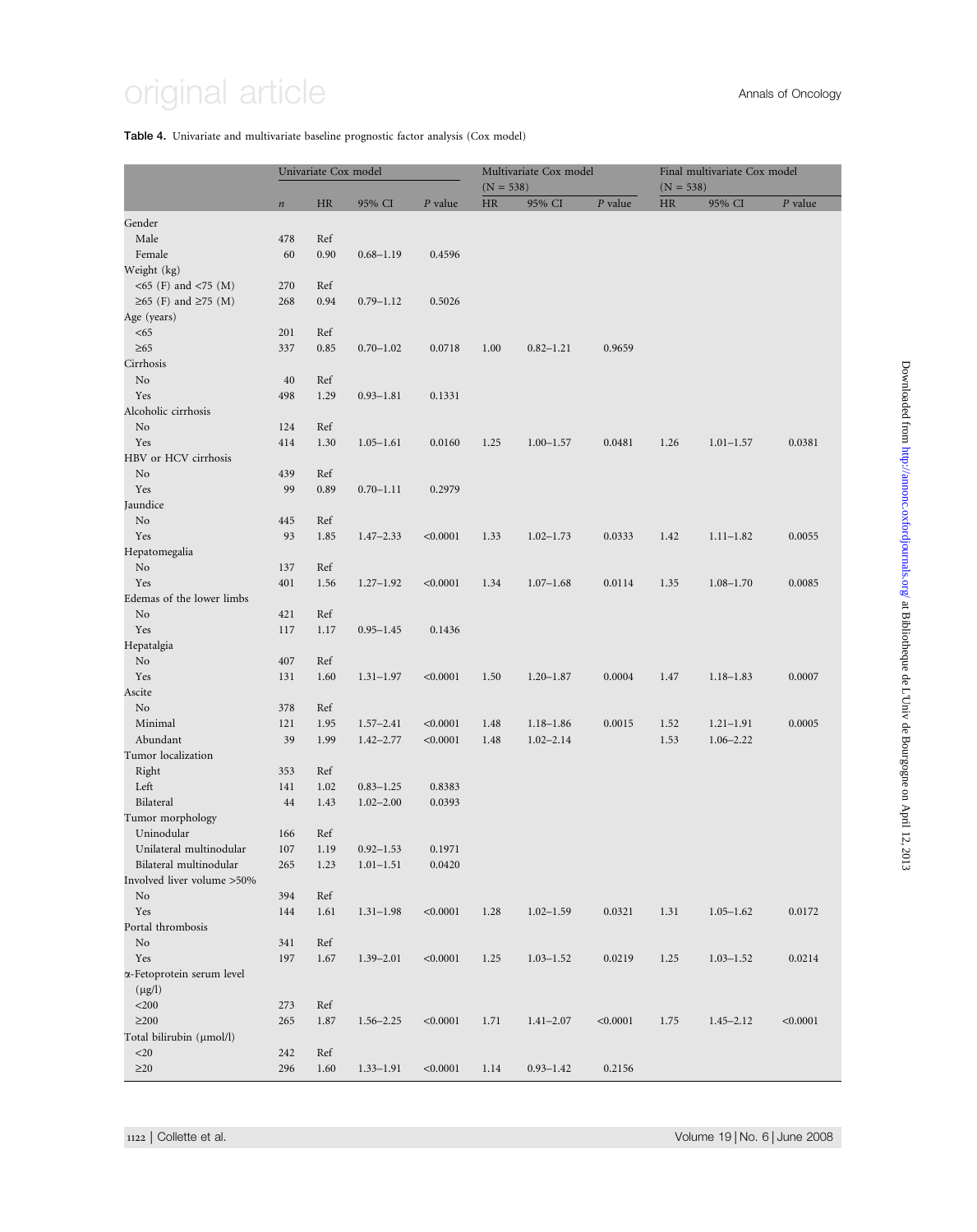# Annals of Oncology **Annals of Oncology** original article

#### Table 4. (Continued)

|                      | Univariate Cox model |           |               |           | Multivariate Cox model |               |          | Final multivariate Cox model |               |           |
|----------------------|----------------------|-----------|---------------|-----------|------------------------|---------------|----------|------------------------------|---------------|-----------|
|                      |                      |           |               |           | $(N = 538)$            |               |          | $(N = 538)$                  |               |           |
|                      | $\boldsymbol{n}$     | <b>HR</b> | 95% CI        | $P$ value | <b>HR</b>              | 95% CI        | P value  | <b>HR</b>                    | 95% CI        | $P$ value |
| Prothrombin time (%) |                      |           |               |           |                        |               |          |                              |               |           |
| <80                  | 297                  | Ref       |               |           |                        |               |          |                              |               |           |
| $\geq 80$            | 241                  | 0.77      | $0.65 - 0.92$ | 0.0045    | 0.91                   | $0.75 - 1.11$ | 0.3369   |                              |               |           |
| Albumin $(g/l)$      |                      |           |               |           |                        |               |          |                              |               |           |
| $<$ 35               | 278                  | Ref       |               |           |                        |               |          |                              |               |           |
| $\geq$ 35            | 260                  | 0.62      | $0.52 - 0.74$ | < 0.0001  | 0.82                   | $0.67 - 1.00$ | 0.0446   | 0.79                         | $0.65 - 0.96$ | 0.0160    |
| Creatinine (µmol/l)  |                      |           |               |           |                        |               |          |                              |               |           |
| < 80                 | 268                  | Ref       |               |           |                        |               |          |                              |               |           |
| $\geq 80$            | 270                  | 0.94      | $0.79 - 1.12$ | 0.4888    |                        |               |          |                              |               |           |
| Small HCC            |                      |           |               |           |                        |               |          |                              |               |           |
| N <sub>o</sub>       | 473                  | Ref       |               |           |                        |               |          |                              |               |           |
| Yes                  | 65                   | 0.62      | $0.47 - 0.82$ | 0.0007    | 0.57                   | $0.43 - 0.77$ | 0.0002   | 0.60                         | $0.45 - 0.81$ | 0.0006    |
| WHO PS               |                      |           |               |           |                        |               |          |                              |               |           |
| $\boldsymbol{0}$     | 123                  | Ref       |               |           |                        |               |          |                              |               |           |
| $\mathbf{1}$         | 276                  | 1.48      | $1.18 - 1.85$ | 0.0007    | 1.27                   | $1.01 - 1.60$ | < 0.0001 | 1.27                         | $1.01 - 1.60$ | < 0.0001  |
| $\overline{2}$       | 139                  | 2.31      | $1.77 - 3.01$ | < 0.0001  | 1.85                   | $1.40 - 2.44$ |          | 1.84                         | $1.40 - 2.43$ |           |

CI, confidence interval; F, female; HBV, hepatitis virus A; HCV, hepatitis virus B; HCC, hepatocellular carcinoma; HR, hazard ratio; M, male; WHO PS, World Health Organization performance status.

For Okuda: alcoholic cirrhosis, hepatomegaly, jaundice,

hepatalgia, portal vein thrombosis, AFP serum level, small HCC and WHO PS.

For BCLC: alcoholic cirrhosis, hepatomegaly, jaundice, hepatalgia and AFP.

AIC and LR  $\chi$ 2 statistics highlighted that WHO PS and AFP serum level were, respectively, the more informative variables to be added to the CLIP and BCLC scores. Prognostic information of Okuda could be improved by adding AFP and WHO PS (Table 5).

While alcoholic cirrhosis was an independent prognosis factor, whatever score, it was the least informative variable to add.

### discussion

Evaluation of prognostic scores on independent population is essential to assess their relative performances and to identify on which population they can be applied. We found that the CLIP staging system produced the best performances on a French population with HCC in palliative setting; discriminatory ability and predictive accuracy were superior to what was measured with the BCLC and the Okuda scores. Nevertheless, differences between scores remain low and none clearly emerges as an unquestionable reference. Overall, predictive accuracy is low, indicating that the investigated variables partly explain the patient prognosis. After adjusting on the prognostic score, other variables remain associated to OS, indicating that patient prognosis prediction should be improved.

This study is the first one to compare prognostic scores on a population with mainly alcoholic HCC etiology which is associated with older age at diagnosis, poor living conditions and other complications due to alcoholism. A recent paper, however, indicates that prognosis of HCCs detected during surveillance is independent of etiology [24]. The major strengths of our study are the quality of the data and the methodology applied to evaluate prognostic scores. We used statistical methods to investigate the calibration, the discrimination, the added information and the predictive accuracy. This study indicates that future works would benefit from following the proposal of Altman and Royston to validate prognostic scores. Furthermore, this analysis pooled data from two RCTs, which limits most of potential biases observed with cohort or case–control studies. In particular, a high standard of follow-up was applied, resulting in a minimal rate of lost to follow-up, a large number of events and an adequate overall statistical power as compared with previous publications.

The population of our study is limited to patients with advanced HCC, representing between 60% and 75% of all patients treated in France [25]. They formed a rather homogenous sample not representative of the whole HCC population, limiting conclusions to the palliative setting. Child–Pugh class C in both trials and portal vein thrombosis in one trial were exclusion criteria, while they are both constituents of the prognostic systems. These may partly explain the low predictive accuracy of all three staging systems studied. Extension to less advanced patients is not straightforward, requiring a separate study.

Identification of the 'best' score is a controversial issue. Several comparative studies [10–12] concluded that the CLIP was superior, others [14, 26] that the BCLC was. Three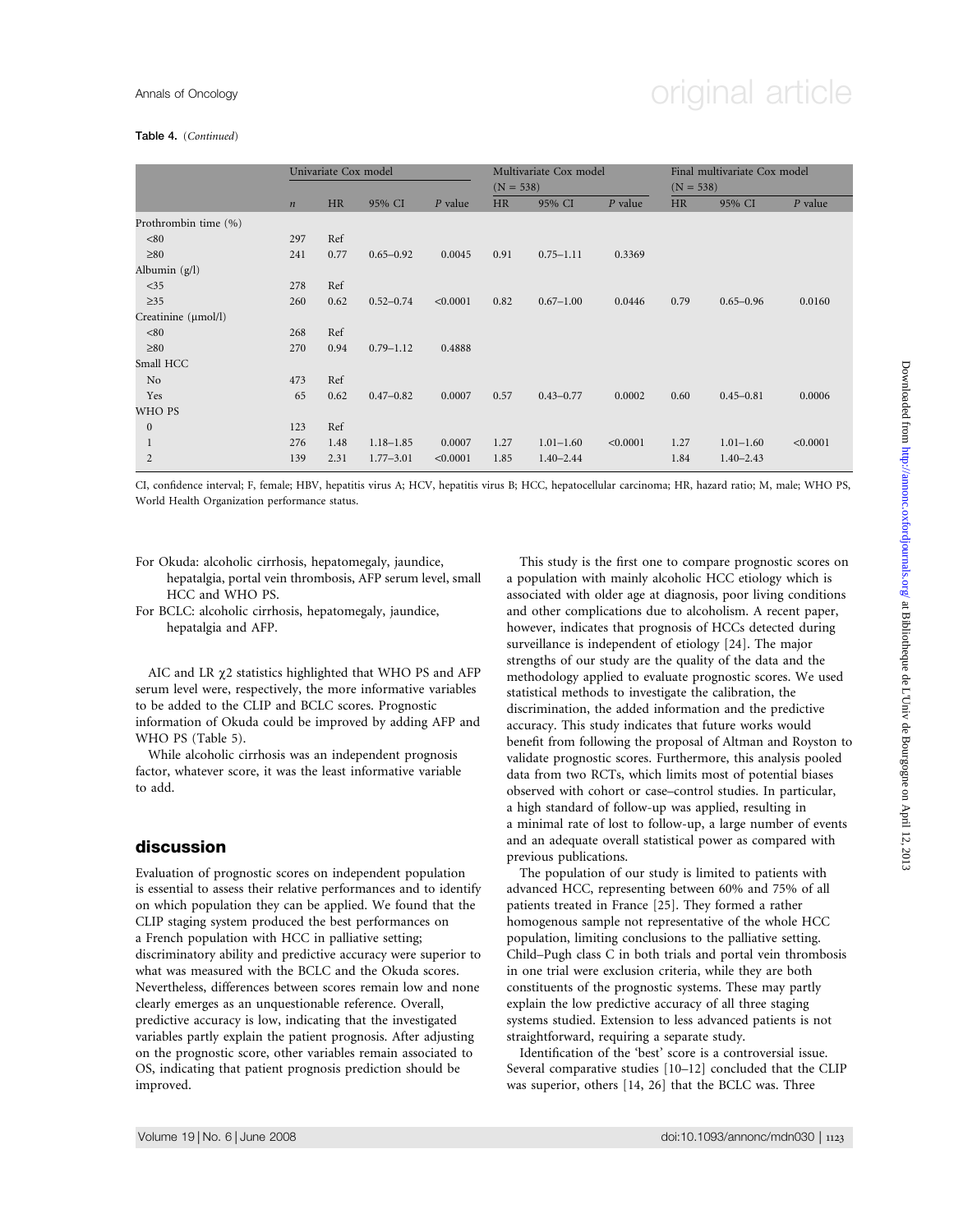#### Table 5. Evaluation of the independent contribution of baseline variables and prognostic scores

|                        |                   |      | Multivariate Cox model |          |                        | $-2 log L$ | <b>AIC</b> | LR $\chi^2$ |
|------------------------|-------------------|------|------------------------|----------|------------------------|------------|------------|-------------|
|                        |                   |      | Trial stratification   |          |                        |            |            |             |
|                        |                   | HR   | 95% CI                 | P value  |                        |            |            |             |
| <b>CLIP</b>            | CLIP 1            | 1.18 | $0.77 - 0.81$          |          | Without covariates     | 4870.83    | 4870.83    |             |
|                        | CLIP <sub>2</sub> | 2.79 | 1.83-4.24              |          | <b>CLIP</b>            | 4749.22    | 4759.22    | 121.61      |
|                        | CLIP <sub>3</sub> | 2.29 | 1.49 - 3.52            | < 0.0001 | +WHO PS                | 4721.24    | 4735.24    | 149.59      |
|                        | CLIP 4            | 4.57 | 2.88-7.24              |          | +Jaundice              | 4736.86    | 4748.86    | 133.97      |
|                        | <b>CLIP 5-6</b>   | 3.80 | $2.11 - 6.85$          |          | +Hepatalgia            | 4739.28    | 4751.28    | 131.55      |
| Alcoholic cirrhosis    | Yes               | 1.37 | $1.10 - 1.71$          | 0.0050   | +Alcoholic cirrhosis   | 4744.53    | 4756.53    | 126.30      |
| <b>Jaundice</b>        | Yes               | 1.54 | $1.22 - 1.94$          | 0.0003   | Full model             | 4692.90    | 4712.90    | 177.93      |
| Hepatalgia             | Yes               | 1.49 | $1.20 - 1.85$          | 0.0003   | $-WHO$ PS              | 4718.06    | 4734.06    | 152.77      |
| WHO PS                 | PS <sub>1</sub>   | 1.25 | $1.00 - 1.58$          | < 0.0001 | $-Hepatalgia$          | 4705.37    | 4723.37    | 165.46      |
|                        | PS <sub>2</sub>   | 1.96 | $1.50 - 2.57$          |          | -Jaundice              | 4704.84    | 4722.84    | 165.99      |
|                        |                   |      |                        |          | -Alcoholic cirrhosis   | 4701.19    | 4719.19    | 169.64      |
| Okuda                  | Okuda stage II    | 1.53 | $1.24 - 1.88$          | < 0.0001 | Without covariates     | 4870.83    | 4870.83    |             |
|                        | Okuda stage III   | 4.14 | 2.78-6.15              |          | Okuda                  | 4775.94    | 4779.94    | 94.89       |
| Alcoholic cirrhosis    | Yes               | 1.25 | $1.00 - 1.56$          | 0.0461   | $+\alpha$ -Fetoprotein | 4745.50    | 4751.50    | 125.33      |
| Hepatomegalia          | Yes               | 1.40 | $1.12 - 1.74$          | 0.0029   | +WHO PS                | 4753.30    | 4761.30    | 117.53      |
| Hepatalgia             | Yes               | 1.40 | $1.13 - 1.74$          | 0.0022   | +Hepatalgia            | 4760.06    | 4766.06    | 110.78      |
| Portal vein thrombosis | Yes               | 1.26 | $1.04 - 1.53$          | 0.0183   | +Portal thrombosis     | 4762.19    | 4768.19    | 108.64      |
| α-Fetoprotein (μg/l)   | $\geq$ 200        | 1.73 | $1.43 - 2.08$          | < 0.0001 | +Small HCC             | 4762.87    | 4768.87    | 107.96      |
| Small HCC              | Yes               | 0.62 | $0.47 - 0.83$          | 0.0010   | +Hepatomegalia         | 4768.56    | 4774.56    | 102.27      |
| WHO PS                 | <b>PS 1</b>       | 1.30 | $1.04 - 1.64$          | < 0.0001 | +Alcoholic cirrhosis   | 4774.06    | 4780.06    | 96.77       |
|                        | PS <sub>2</sub>   | 1.94 | $1.48 - 2.54$          |          | Full model             | 4675.39    | 4695.39    | 195.44      |
|                        |                   |      |                        |          | $-\alpha$ -Fetoprotein | 4707.72    | 4725.72    | 163.11      |
|                        |                   |      |                        |          | $-WHO$ PS              | 4698.83    | 4714.83    | 172.00      |
|                        |                   |      |                        |          | $-$ Small HCC          | 4687.33    | 4705.33    | 183.50      |
|                        |                   |      |                        |          | -Hepatomegalia         | 4684.58    | 4702.58    | 186.25      |
|                        |                   |      |                        |          | $-Hepatalgia$          | 4684.36    | 4702.36    | 186.47      |
|                        |                   |      |                        |          | -Portal thrombosis     | 4680.86    | 4698.86    | 189.97      |
|                        |                   |      |                        |          | -Alcoholic cirrhosis   | 4679.51    | 4697.51    | 191.32      |
| BCLC                   | <b>BCLC B</b>     | 1.20 | $0.64 - 2.25$          | 0.5667   | Without covariates     | 4870.83    | 4870.83    |             |
|                        | <b>BCLC C</b>     | 1.79 | $0.99 - 3.22$          | 0.0537   | <b>BCLC</b>            | 4804.09    | 4810.09    | 66.74       |
|                        | <b>BCLC</b> D     | 4.53 | 2.29-8.95              | < 0.0001 | +α-Fetoprotein         | 4769.41    | 4777.41    | 101.42      |
| Alcoholic cirrhosis    | Yes               | 1.29 | $1.04 - 1.60$          | 0.0212   | +Hepatomegalia         | 4786.03    | 4794.03    | 84.81       |
| Jaundice               | Yes               | 1.33 | $1.03 - 1.72$          | 0.0293   | +Hepatalgia            | 4787.56    | 4795.56    | 83.27       |
| Hepatomegalia          | Yes               | 1.47 | $1.18 - 1.83$          | 0.0005   | +Jaundice              | 4795.25    | 4803.25    | 75.58       |
| Hepatalgia             | Yes               | 1.55 | $1.25 - 1.92$          | < 0.0001 | +Alcoholic cirrhosis   | 4801.66    | 4809.66    | 69.17       |
| α-Fetoprotein (μg/l)   | $\geq$ 200        | 1.86 | $1.55 - 2.24$          | < 0.0001 | Full model             | 4722.66    | 4738.66    | 148.17      |
|                        |                   |      |                        |          | $-\alpha$ -Fetoprotein | 4765.47    | 4779.47    | 105.36      |
|                        |                   |      |                        |          | -Hepatalgia            | 4737.68    | 4751.68    | 133.15      |
|                        |                   |      |                        |          | -Hepatomegalia         | 4735.16    | 4749.16    | 135.67      |
|                        |                   |      |                        |          | -Alcoholic cirrhosis   | 4728.19    | 4742.19    | 142.64      |
|                        |                   |      |                        |          | -Jaundice              | 4727.21    | 4741.21    | 143.62      |

+ seems that variable have been add to the model; - seems that variable was removed from the full model.

AIC, Akaike information criterion; BCLC, Barcelona Clinic Liver Cancer group; CI, confidence interval; CLIP, Cancer of the Liver Italian Program; HCC, hepatocellular carcinoma; HR, hazard ratio; LR, likelihood ratio; WHO PS, World Health Organization performance status.

factors may explain these conflicting results; first of all the investigated population is crucial. Most of the comparative studies were carried out on patients with mainly viral etiology and longer expected survival [10, 11, 13, 17]. BCLC staging system was developed on this kind of population and does not seem adapted to this situation as shown by its lack of discriminatory ability. Previous studies [12, 17]

indicate that it is a valuable tool in the choice of treatment on a broader HCC population. A second factor is that overall performances are not strongly different. Values of the investigated measures of performance belong to a tight interval. Random fluctuations as well as inclusion criteria can easily explain the modification in score ranking. It is essential to underline that all scores have limited performances either to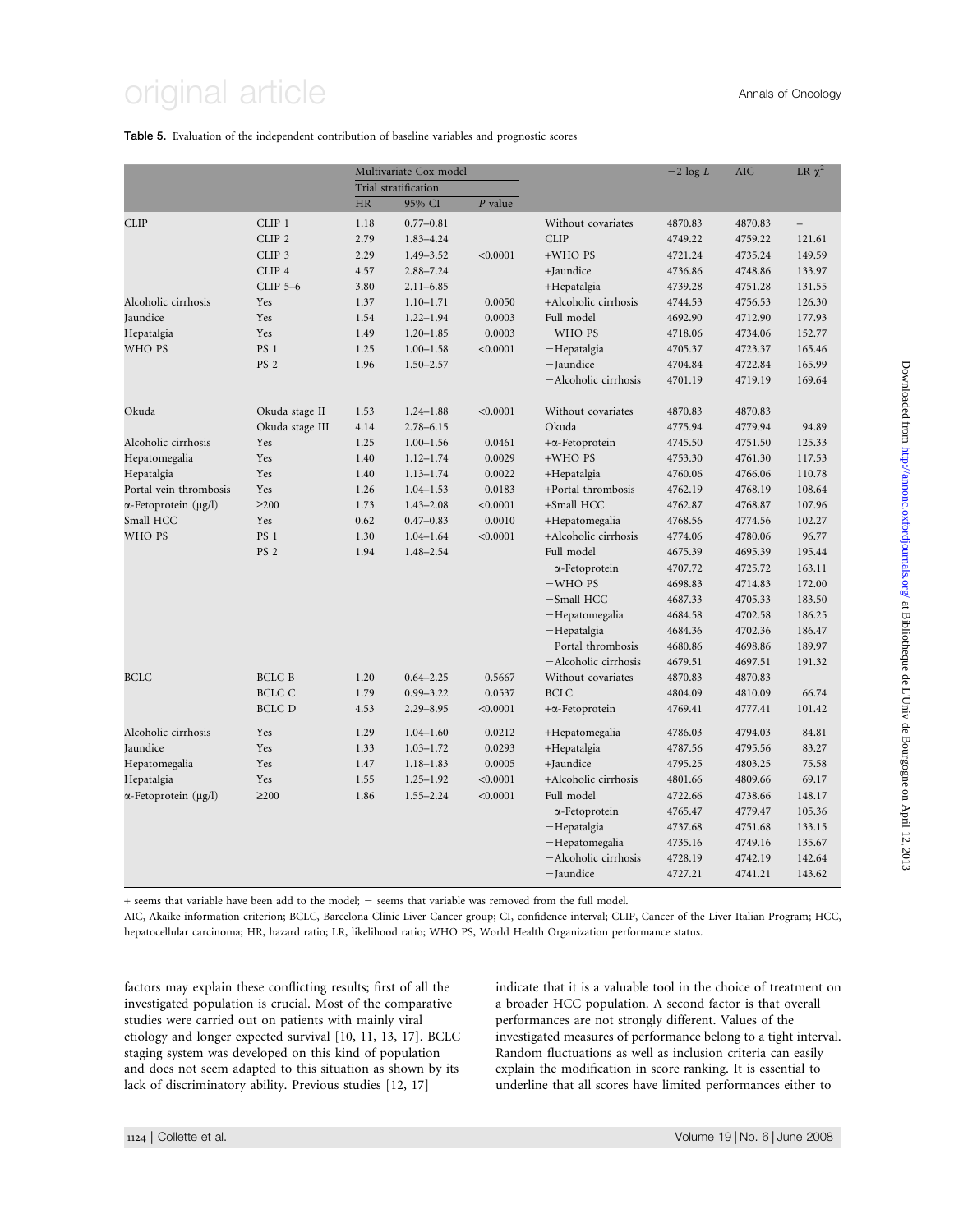discriminate between high- and low-risk patients or to predict the outcome. Last, it comes up from the review of the literature that statistical analyses carried out to evaluate score performance are not the most appropriate. In particular, only association between variables and survival are evaluated through 'information criterion' or 'measure of gradient'. These statistical criteria, however, have been shown to produce biased results and to depend on the sample size, the number of model variables and model construction among others. Even though such tools are useful to construct scores, they are insufficient to evaluate their competing performances. Wald et al. [27] highlighted that a strong association was necessary but not sufficient to make a good diagnostic variable. Similar arguments have been developed by Pepe et al. [28] for prognostic factors.

Improvement of the scores is a delicate challenge. Due to the specificity of HCC that generally develops on a liver disease, it is appealing to have a score that takes into account the gravity of the hepatic disease, the extension of the tumor as well as the general status of the patient. In our study, WHO PS was associated with survival after adjustment on the CLIP score, making it a good candidate for construction of a new score. Other variables of interest, which were not reported in previous studies [10, 11, 16, 17], include presence of jaundice, hepatomegalia or hepatalgy. They, however, raise concerns due to their dependence upon the clinical exam. Likewise, it would be interesting to investigate whether quality-of-life measures could be more prognostic information than measures of the general PS [29].

Validation of our results and construction of a new score require having at least two independent samples: the first one to construct and calibrate the new proposal and a second for validation. Failing this methodological process would lead to overestimate the performances of any new prognostic score. To continue the statistical analyses on the patients included in the randomized FFCD clinical trial investigating long-acting octreodid treatment versus placebo is promising.

CLIP is already used in advanced HCC as stratification or eligibility criteria for clinical trials [30–32]. Considering the relatively disappointing performances of the three staging systems in terms of discriminatory power, however, it is unquestionable that new prognostic markers of the HCC progression are needed. There is a huge need that fundamental and transfer researches are carried out to better understand the interaction between the liver disease preeminent HCC.

### acknowledgements

This work has been presented at the Journées Francophones de Pathologie Digestive in March 2007 (Lyon), at the 2007 American Society for Clinical Oncology Annual Meeting, and in June 2007 at the 9th World Congress on Gastrointestinal Cancer in Barcelona.

### references

1. Parkin DM, Bray F, Ferlay J, Pisani P. Estimating the world cancer burden. Globocan 2000. Int J Cancer 2001; 94: 153–156.

#### 2. El-Serag HB, Davila JA, Petersen NJ, McGlynn KA. The continuing increase in the incidence of hepatocellular carcinoma in the United States—an update. Ann Intern Med 2003; 139: 817–823.

- 3. Remontet L, Esteve J, Bouvier AM et al. Cancer incidence and mortality in France over the period 1978–2000. Rev Epidemiol Santé Publique 2003; 51: 3–30.
- 4. Okuda K, Ohtsuki T, Obata H et al. Natural history of hepatocellular carcinoma and prognosis in relation to treatment. Study of 850 patients. Cancer 1985; 56: 918–928.
- 5. CLIP Group. A new prognostic system for hepatocellular carcinoma: a retrospective study of 435 patients: the Cancer of the Liver Italian Program (CLIP) investigators. Hepatology 1998; 28: 751–755.
- 6. Llovet JM, Bru C, Bruix J. Prognosis of hepatocellular carcinoma: the BCLC staging classification. Semin Liver Dis 1999; 19: 329–338.
- 7. Chevret S, Trinchet JC, Mathieu D et al. A new prognostic classification for predicting survival in patients with hepatocellular carcinoma. Groupe d'Etude et de Traitement du Carcinome Hepatocellulaire. J Hepatol 1999; 31: 133–141.
- 8. Ueno S, Tanabe G, Sako K et al. Discrimination value of the new western prognostic system (CLIP score) for hepatocellular carcinoma in 662 Japanese patients. Cancer of Liver Italian Program. Hepatology 2001; 34: 529–534.
- 9. Dilou N, Patouillard B, Audigier JC. Les classifications de prédiction de survie du carcinome hépatocellulaire. Gastroenterol Clin Biol 2004; 28: 359-366.
- 10. The Cancer of Liver Italian Program Investigators. Prospective validation of the CLIP score: a new prognostic system for patients with cirrhosis and hepatocellular carcinoma. Hepatology 2000; 31: 840–845.
- 11. Levy I, Sherman M, the Liver Cancer Study Group of the University of Toronto. Staging of hepatocellular carcinoma: assessment of the CLIP, Okuda, and Child-Pugh staging systems in a cohort of 257 patients in Toronto. Gut 2002; 50: 881–885.
- 12. Wildi S, Pestalozzi BC, McCormack L, Clavien PA. Critical evaluation of the different staging systems for hepatocellular carcinoma. Br J Surg 2004; 91: 400–408.
- 13. Farinati F, Rinaldi M, Gianni S, Naccarato R. How should patients with hepatocellular carcinoma be staged? Validation of a new prognostic system. Cancer 2000; 89: 2266–2273.
- 14. Marrero JA, Fontana RJ, Barrat A et al. Prognosis of hepatocellular carcinoma: comparison of 7 staging systems in an American cohort. Hepatology 2005; 41: 707–716.
- 15. Leung TW, Tang AM, Zee B et al. Construction of the Chinese University Prognostic Index for hepatocellular carcinoma and comparison with the TNM staging system, the Okuda staging system, and the Cancer of the Liver Italian Program staging system: a study based on 926 patients. Cancer 2002; 94: 1760–1769.
- 16. Cillo U, Vitale A, Grigoletto F et al. Prospective validation of the Barcelona Clinic Liver Cancer staging system. J Hepatol 2006; 44: 723–731.
- 17. Barbare JC, Bouché O, Bonnetain F et al. Randomized controlled trial of tamoxifen in advanced hepatocellular carcinoma. J Clin Oncol 2005; 23: 4338–4346.
- 18. Doffoël M, Bonnetain F, Bouché O et al. Multicentre randomised phase III trial comparing tamoxifen alone or with transarterial lipiodol chemoembolisation (TLC) for unresectable hepatocellular carcinoma (HCC) in cirrhotic patients (Fédération Francophone de Cancérologie Digestive 9402. Eur J Cancer 2008; doi: 10.1016/j.ejca.2008.01.004.
- 19. Mazzaferro V, Regalia E, Doci R et al. Liver transplantation for the treatment of small hepatocellular carcinomas in patients with cirrhosis. N Engl J Med 1996; 334: 693–699.
- 20. Altman D, Royston P. What do we mean by validating a prognostic model? Stat Med 2000; 19: 453–473.
- 21. Harrell FE, Lee KL, Mark DB. Multivariable prognostic models issues in developing models, evaluating assumptions and adequacy, and measuring and reducing errors. Stat Med 1996; 15: 361–387.
- 22. Royston P, Sauerbrei W. A new measure of prognostic separation in survival data. Stat Med 2004; 23: 723–748.
- 23. Schemper M. Predictive accuracy and explained variation. Stat Med 2003; 22: 2299–2308.
- 24. Trevisani F, Magini G, Santi V et al. Impact of etiology of cirrhosis on the survival of patients diagnosed with hepatocellular carcinoma during surveillance. Am J Gastroenterol 2007; 102: 1022–1031.